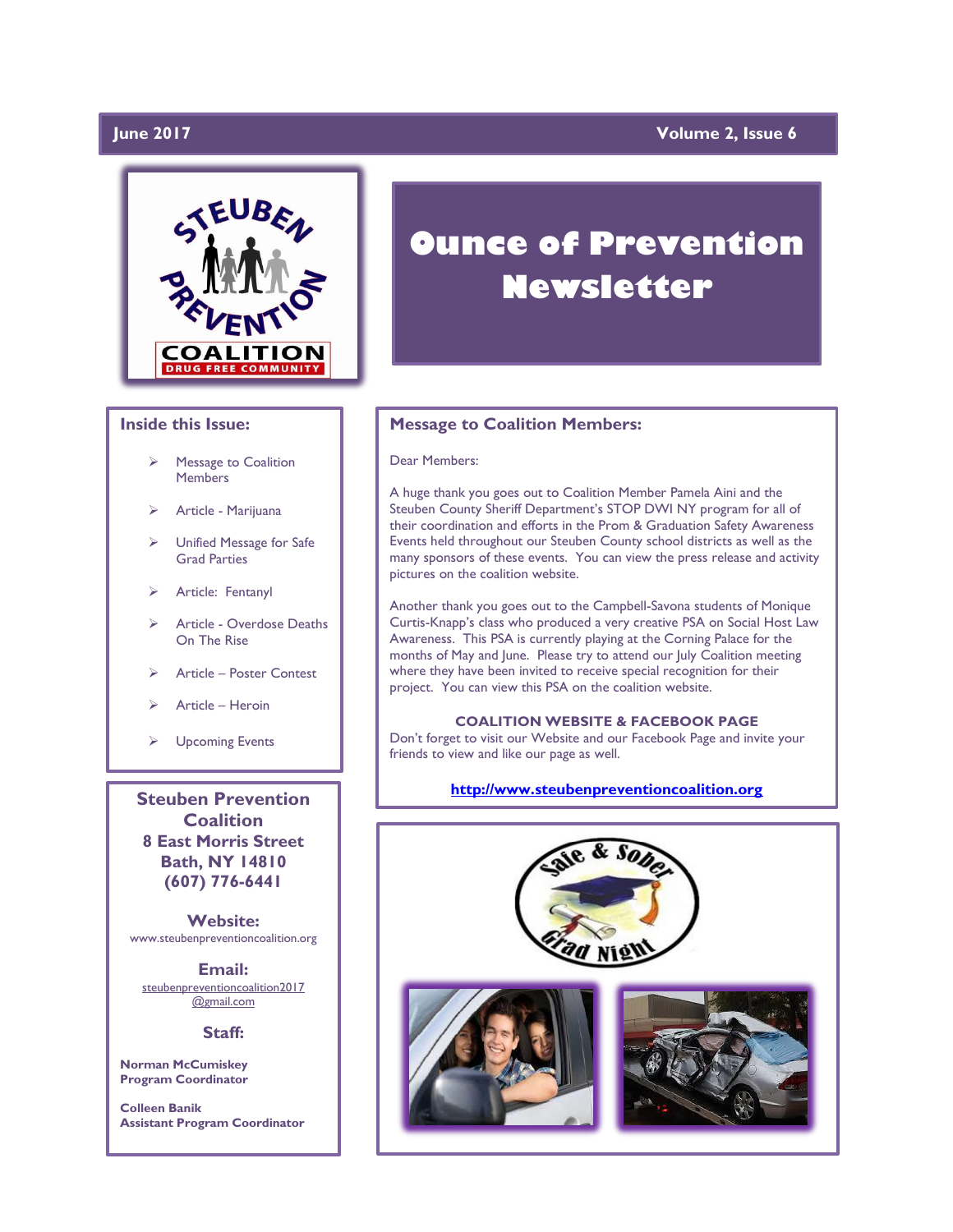# **Article: Truth About Marijuana**

**Learn the truth about marijuana. Facts and figures debunk the notion that marijuana use is no big deal.** [Marijuana](https://www.caron.org/understanding-addiction/drug-addiction/marijuana) is the most commonly used illicit drug in the United States. The National Institute on Drug Abuse notes the following recent statistics on marijuana use in the United States: [\[1\]](https://www.caron.org/understanding-addiction/addiction-stats/marijuana-facts?gclid=CMufwZuDytQCFZuCswodV7wLeg&gclid=CMufwZuDytQCFZuCswodV7wLeg#_ftn1)

- According to a 2009 national survey, more than 104 million Americans over the age of 12 had tried marijuana at least once, and almost 17 million had used the drug in the month before the survey.
- Marijuana use usually peaks in the late teens and early twenties, and then declines in later years. Use among young people remains a natural concern for parents and the focus of continuing research, particularly regarding its impact on brain development, which continues into a person's early twenties.
- The potency of marijuana has been increasing steadily. In 2009, THC concentrations in marijuana averaged close to 10 percent, compared to around 4 percent in the 1980s.
- In 2008, marijuana was reported in over 374,000 emergency department visits in the U.S., with about 13 percent involving people between the ages of 12 and 17.
- Long-term studies of high school students' patterns of drug use show that most young people who use other drugs have tried marijuana, alcohol, or tobacco first.
- The World Health Organization ranks the United States first among 17 European and North American countries for prevalence of marijuana use.

New people start using marijuana every day. In 2008, an estimated 2.2 million Americans used marijuana for the first time. More than half of first-time marijuana users were under age 18.

[\[1\]](https://www.caron.org/understanding-addiction/addiction-stats/marijuana-facts?gclid=CMufwZuDytQCFZuCswodV7wLeg&gclid=CMufwZuDytQCFZuCswodV7wLeg#_ftnref1) [http://www.drugabuse.gov/MarijBroch](https://www.caron.org/understanding-addiction/addiction-stats/marijuana-facts?gclid=CMufwZuDytQCFZuCswodV7wLeg&gclid=CMufwZuDytQCFZuCswodV7wLeg#_ftnref1) [/parents/003.php](http://www.drugabuse.gov/MarijBroch/parents/003.php)

# **A Unified Message for Safe Graduation Parties**

Parents play a major role in their children's choices about alcohol, tobacco or other drugs. In a recent national survey of parents and teens by the National Center on Addiction and Substance Abuse at Columbia University, one-third of teen partygoers have been to parties where teens were drinking alcohol, smoking marijuana, or using cocaine, ecstasy or prescription drugs while a parent was present. By age 17, nearly half (46 percent) of teens have been at such parties where parents were present.

Drug-Free Action Alliance and Steuben Council on Addictions are working together to bring the *Parents Who Host, Lose The Most: Don't be a party to teenage drinkin*g public awareness campaign to provide parents good information about the health risks and the legal consequences of providing alcohol to youth. The campaign encourages parents and the community to send a unified message at prom and graduation time that teen alcohol consumption is not acceptable.

Hosting a graduation party where alcohol is available to underage youth is illegal and can pose serious health risks and legal ramifications for everyone involved. Parents should understand that taking away the car keys does not solve all the problems related to underage drinking. Every day at least six youth under 21 die from non-driving alcohol-related causes, such as drowning and suicide; sexual activity and delinquent behaviors also increase with underage drinking. There are many health-related consequences of youth consuming alcohol including negative effects on brain development, deviant behavior including stealing and skipping school and a greater risk of becoming alcohol-dependent later in life.

Parents who knowingly allow a person under the age of 21 to remain on their property while consuming or possessing alcoholic beverages can be prosecuted under the Steuben County Social Law and face a jail sentence, fines and loss of property. Students report that 51% of 8<sup>th</sup> graders, 54% of 10<sup>th</sup> graders and 63% of 12th graders get alcohol at home or someone else's home without parent's permission. 2015 Prevention Needs Assessment Survey.

Adults providing alcohol to underage youth send a mixed message and can only add to a teenager's confusion about the acceptability of drinking. They are also sending the message to teens that they do not have to obey the law. Research shows that most teenagers appreciate it when their parents set boundaries and establish expectations that are fairly enforced. Our youth deserve to live and grow to adulthood in an environment where alcohol is not misused. Let's be unified in our message, and host alcohol-free parties with plenty of fun activities to show our youth that we care about their future.

For more information please visit the Steuben Prevention Coalition website at [www.steubenpreventioncoalition.org](http://www.steubenpreventioncoalition.org/)

#### Signed,

Richard McInroy

Co-chair Steuben Prevention Coalition Underage Drinking Task Force

# Steuben County Underage Party & Drug Information Tip Line Anyone with information relating to underage drinking such as parties, underage sales, etc. or information relating to

illegal drugs, such as sales, dealers, or other suspicious activities are encouraged to use the tip line.

The tip line will be monitored seven days a week, 24 hours a day. All calls are anonymous. Do your part to help make our communities safe for everyone!

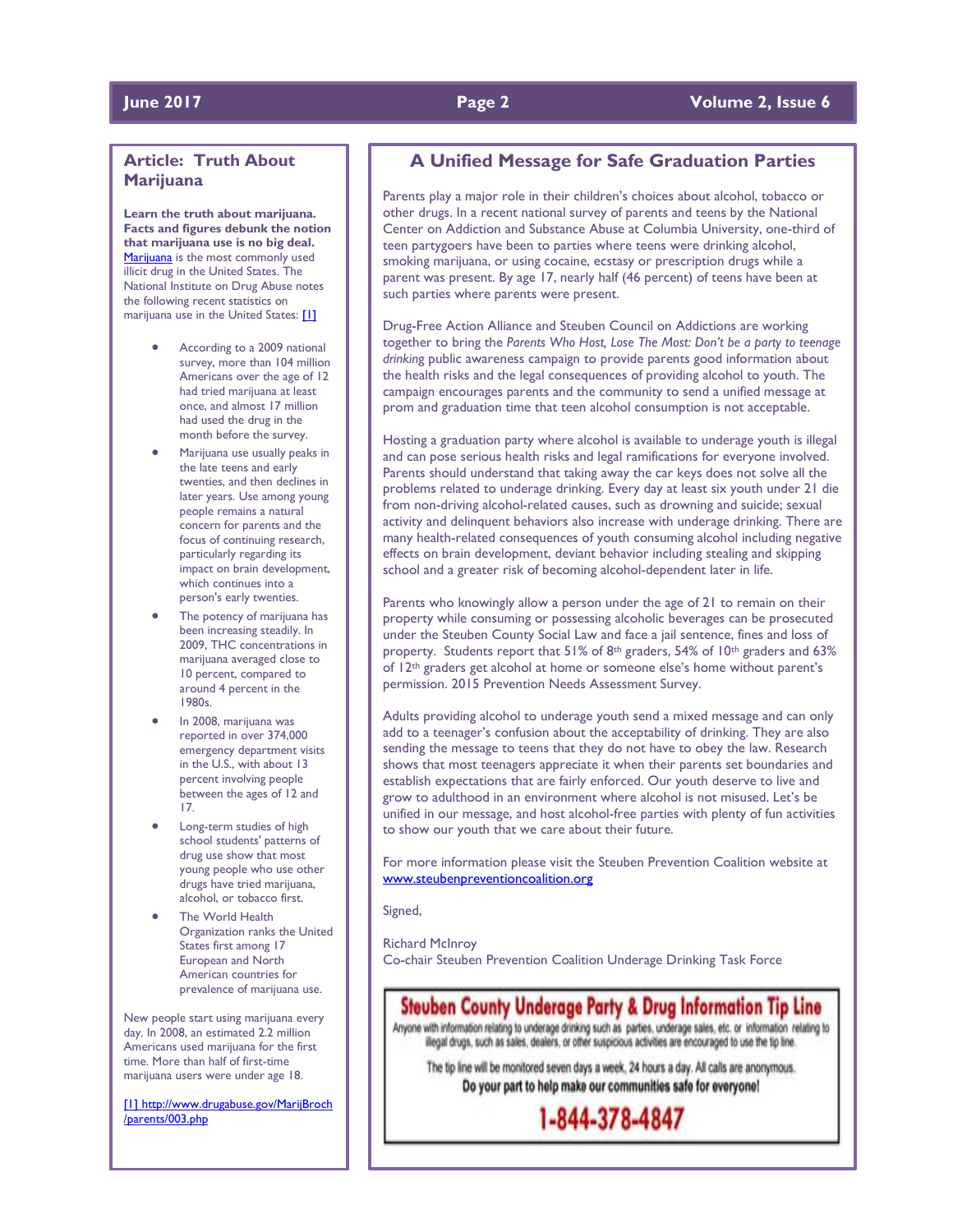# **For Page 3 Page 3 Page 2017 Page 2017 Page 2 Volume 2, Issue 6**

**Article: DEA Warns Police, Firefighters About Accidentally Overdosing on Fentanyl on the Job**

*Partnership for Drug-Free Kids June 2017*

The Drug Enforcement Administration (DEA) is warning police officers and firefighters about the dangers of overdosing on the powerful synthetic opioid **fentany** if they accidentally touch or inhale the drug while on the job.

### The DEA released

a [video](https://www.dea.gov/druginfo/fentanyl.shtml) and [briefing guide](https://www.dea.gov/druginfo/Fentanyl_BriefingGuideforFirstResponders_June2017.pdf) for first responders who might come into contact with fentanyl, [The](https://www.washingtonpost.com/world/national-security/dont-touch-this-stuff-dea-warns-officers-that-coming-into-contact-with-fentanyl-could-be-deadly/2017/06/06/9ace6042-4ade-11e7-a186-60c031eab644_story.html)  [Washington Post](https://www.washingtonpost.com/world/national-security/dont-touch-this-stuff-dea-warns-officers-that-coming-into-contact-with-fentanyl-could-be-deadly/2017/06/06/9ace6042-4ade-11e7-a186-60c031eab644_story.html) reports. The agency is warning them to be very careful if they see any powdery white substance. "Assume the worst," Acting DEA Administrator Chuck Rosenberg says in the video. "Don't touch this stuff or the wrappings that it comes in without the proper personal protective equipment." Last month, a police officer in Ohio [accidentally overdosed on](https://drugfree.org/learn/drug-and-alcohol-news/ohio-police-officer-accidentally-overdoses-on-fentanyl-while-on-the-job/)  [fentanyl](https://drugfree.org/learn/drug-and-alcohol-news/ohio-police-officer-accidentally-overdoses-on-fentanyl-while-on-the-job/) while on the job.

Patrolman Chris Green was at the police station after having searched the car of two suspected drug dealers. A colleague pointed out some white powder on Green's shirt. Green brushed it off with his bare hand. About an hour later, he passed out. It took four doses of the opioid overdose antidote naloxone (Narcan) to revive him.



# **Article: Drug Overdose Deaths Rose 19 Percent in 2016**

*Partnership for Drug-Free Kids June 8, 2017*

Drug overdose deaths increased 19 percent from 2015 to 2016, according to a preliminary analysis of data by [The New York Times.](https://www.nytimes.com/interactive/2017/06/05/upshot/opioid-epidemic-drug-overdose-deaths-are-rising-faster-than-ever.html) Evidence suggests the problem, driven by [opioid addiction,](https://drugfree.org/article/heroin-other-opioids-from-understanding-to-action/) has continued to worsen this year. An influx of fentanyl and similar drugs is escalating the death count.

Drug overdoses are currently the leading cause of death among Americans under the age of 50, the article notes. Large increases in drug overdose deaths were seen last year in Maryland, Florida, Pennsylvania and Maine. In Ohio, overdose deaths rose by more than 25 percent.

The New York Times came up with its estimate based on drug overdose statistics from state health departments, county medical examiners and coroners' offices. The Centers for Disease Control and Prevention will calculate final 2016 overdose totals in December.

# **Underage Drinking Poster Contest Winners**

The Steuben Prevention Coalition's Under Age Drinking Task Force once again sponsored a countywide alcohol poster contest for youth in grades 5,6 &,7. This was done during the month of April to promote April is National Alcohol Awareness Month. The youth were asked to develop posters that would provide anti -drinking messages to their peers. Prizes were awarded for first, second and third place. First Place Winner pictured below:





**First Place: Cadie T. of Mrs. Knapp's Health Class at Campbell-Savona** Second Place: Miranda D. of Mrs. McDowell's Health Class at Haverling MS Third Place: Kansas K. of Mrs. McDowell's Health Class at Haverling MS

> THANK YOU Steuben Trust Company - \$125.00 Donation SAY2 – Trophy Donation